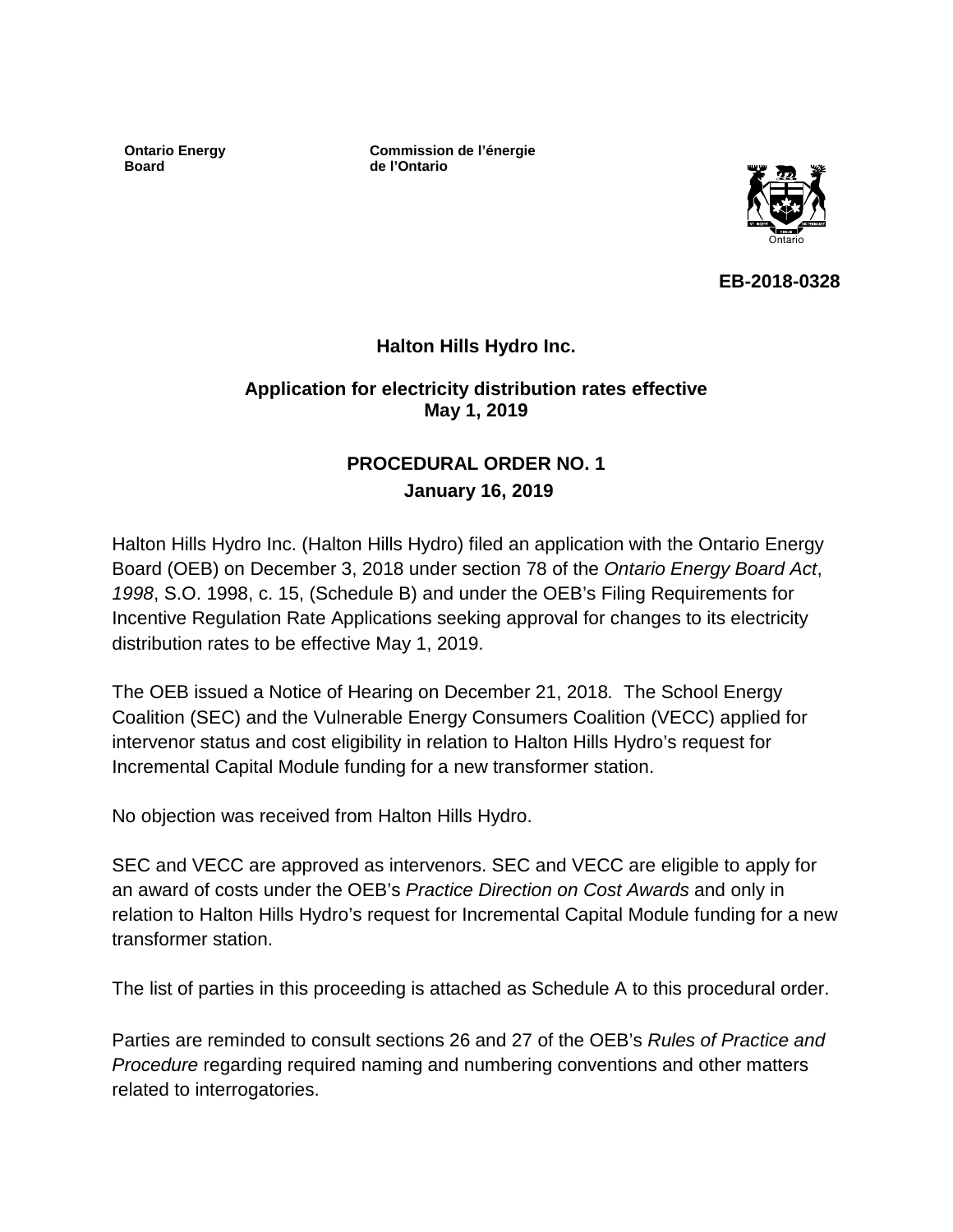It is necessary to make provision for the following matters related to this proceeding. The OEB may issue further procedural orders from time to time.

## **IT IS THEREFORE ORDERED THAT:**

- 1. OEB staff and intervenors shall request any information and material from Halton Hills Hydro that is in addition to Halton Hills Hydro's evidence and that is relevant to the hearing by written interrogatories filed with the OEB and served on all parties by **January 30, 2019.**
- 2. Halton Hills Hydro shall file with the OEB complete written responses to the interrogatories and deliver them to Intervenors by **February 8, 2019.**
- 3. Unless the OEB orders otherwise, any written submission by OEB staff and intervenors shall be filed with the OEB and delivered to all other parties by **February 18, 2019**.
- 4. Unless the OEB orders otherwise, Halton Hills Hydro may file a written reply submission with the OEB, and deliver it to intervenors by **March 1, 2019.**

All filings to the OEB must quote the file number, EB-2018-0328 and be made electronically in searchable/unrestricted PDF format through the OEB's web portal at [https://pes.ontarioenergyboard.ca/eservice/.](https://pes.ontarioenergyboard.ca/eservice/) Two paper copies must also be filed at the OEB's address provided below. Filings must clearly state the sender's name, postal address and telephone number, fax number and e-mail address. Parties must use the document naming conventions and document submission standards outlined in the RESS Document Guideline found at [http://www.oeb.ca/OEB/Industry.](http://www.oeb.ca/OEB/Industry) If the web portal is not available parties may email their documents to the address below. Those who do not have internet access are required to submit all filings on a USB memory stick in PDF format, along with two paper copies. Those who do not have computer access are required to file 7 paper copies.

All communications should be directed to the attention of the Board Secretary at the address below, and be received no later than 4:45 p.m. on the required date.

With respect to distribution lists for all electronic correspondence and materials related to this proceeding, parties must include the Case Manager, Jerry Wang at Jerry.Wang@oeb.ca and OEB Counsel, Richard Lanni at [Richard.Lanni@oeb.ca.](mailto:name@oeb.ca)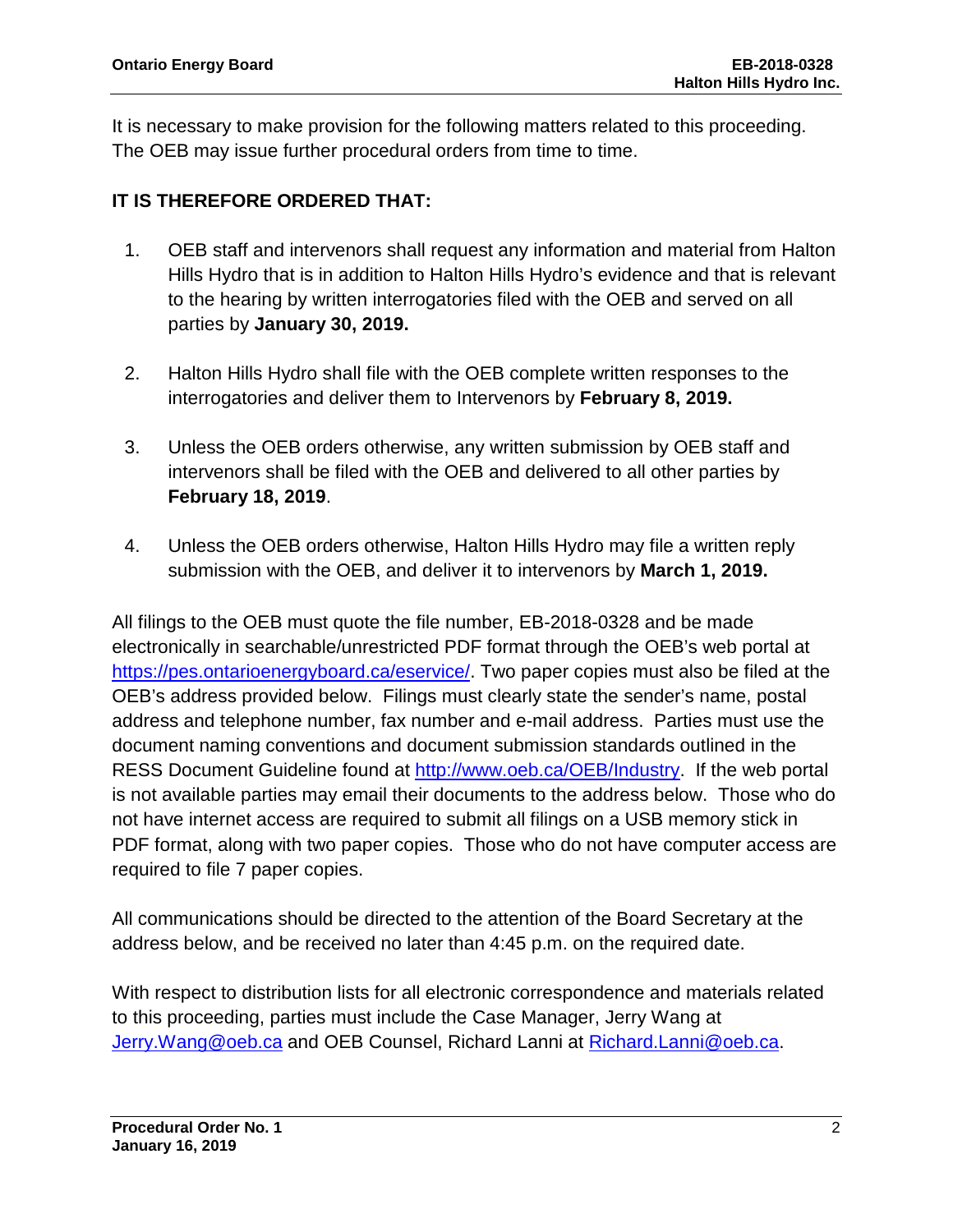## **ADDRESS**

Ontario Energy Board P.O. Box 2319 2300 Yonge Street, 27th Floor Toronto ON M4P 1E4 Attention: Board Secretary

E-mail: [boardsec@oeb.ca](mailto:boardsec@oeb.ca) Tel: 1-888-632-6273 (Toll free) Fax: 416-440-7656

**DATED** at Toronto, **January 16, 2019**

### **ONTARIO ENERGY BOARD**

#### **By delegation, before: Rudra Mukherji**

*Original signed by*

Rudra Mukherji Associate Registrar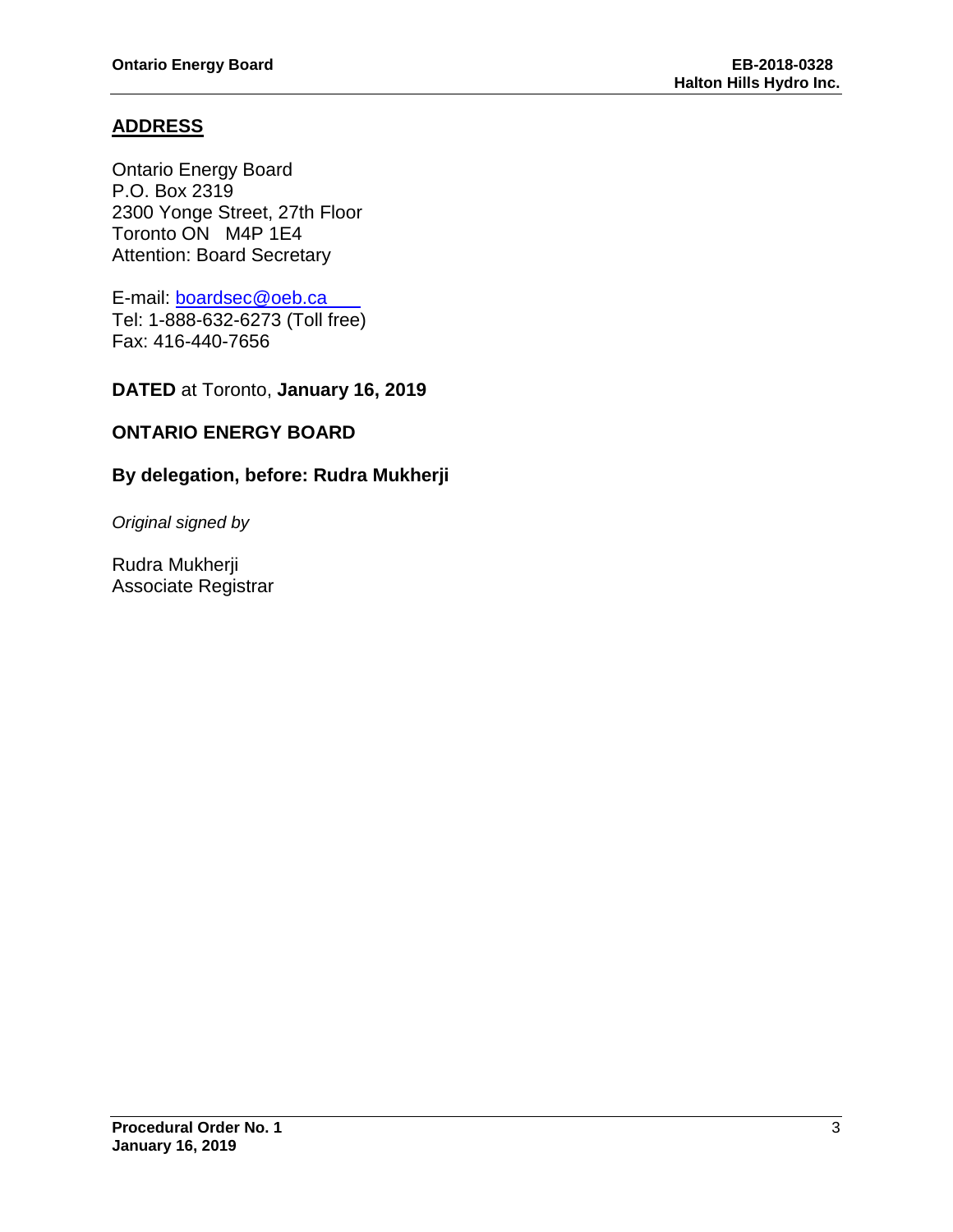Schedule A

To

Procedural Order No. 1

Halton Hills Hydro Inc.

EB-2018-0328

Applicant and List of Intervenors

January 16, 2019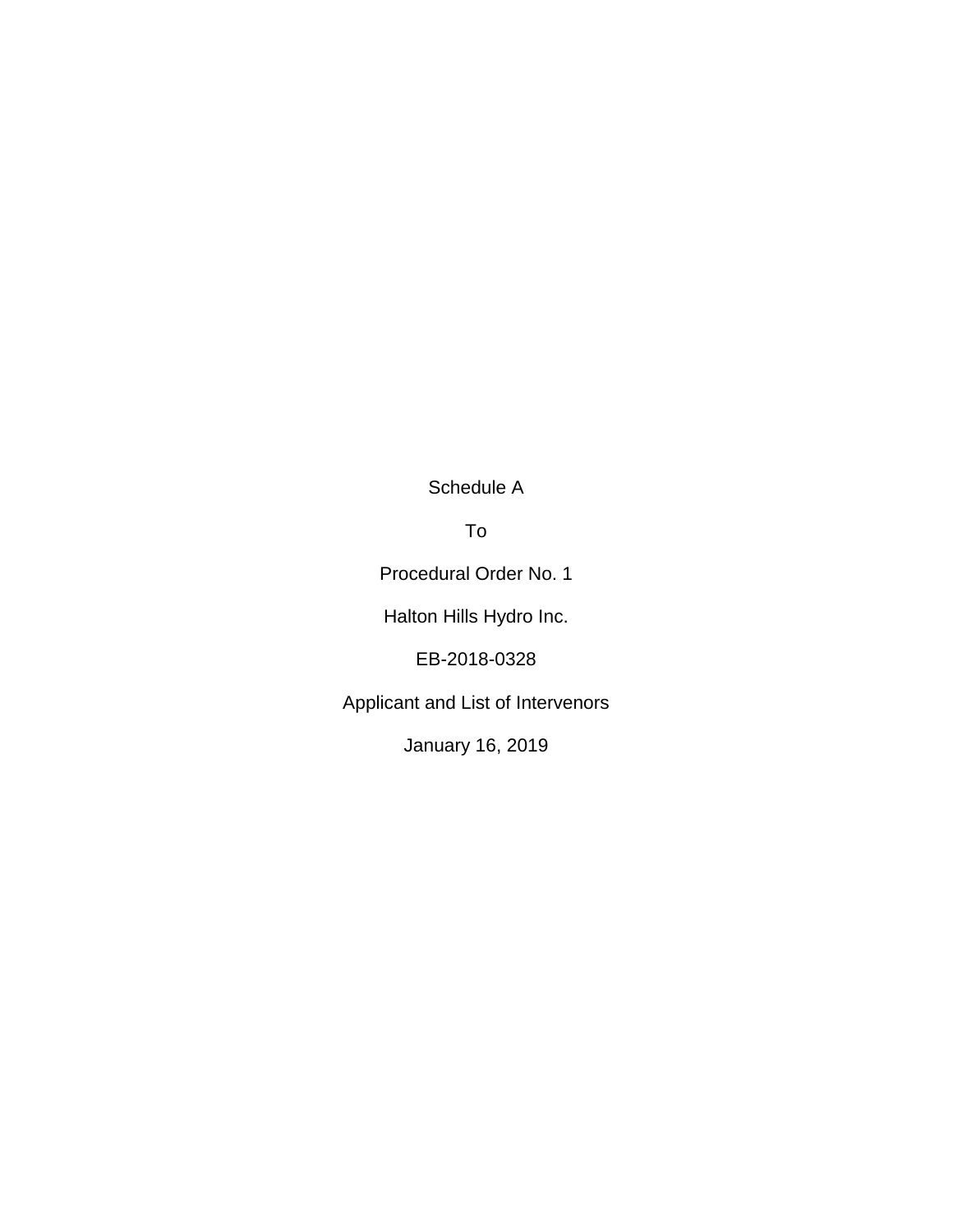#### **Halton Hills Hydro Inc. EB-2018-0328**

# **Applicant & List of Intervenors**

| <b>APPLICANT</b>               | <b>Rep. and Address for Service</b>                                                                                                                                                                                                                                                        |
|--------------------------------|--------------------------------------------------------------------------------------------------------------------------------------------------------------------------------------------------------------------------------------------------------------------------------------------|
| Halton Hills Hydro Inc.        | David J. Smelsky<br><b>Chief Financial Officer</b><br>Halton Hills Hydro Inc.<br>43 Alice Street<br>Halton Hills (Acton), ON L7J 2A9<br>Tel: 519-853-3700 ext. 208<br>Fax: Not Provided<br>dsmelsky@haltonhillshydro.com                                                                   |
| <b>INTERVENORS</b>             | <b>Rep. and Address for Service</b>                                                                                                                                                                                                                                                        |
| <b>School Energy Coalition</b> | <b>Wayne McNally</b><br><b>SEC Coordinator</b><br><b>Ontario Education Services Corporation</b><br>c/o Ontario Public School Boards' Association<br>439 University Avenue<br>18 <sup>th</sup> Floor<br>Toronto, ON M5G 1Y8<br>Tel: 416-340-2540<br>Fax: 416-340-7571<br>wmcnally@opsba.org |
|                                |                                                                                                                                                                                                                                                                                            |

**Mark Rubenstein**

Counsel Shepherd Rubenstein Professional Corporation 2200 Yonge St. Suite 1302 Toronto, ON M4S 2C6 Tel: 647-483-0113 Fax: 416-483-3305 [mark@shepherdrubenstein.com](mailto:mark@shepherdrubenstein.com)